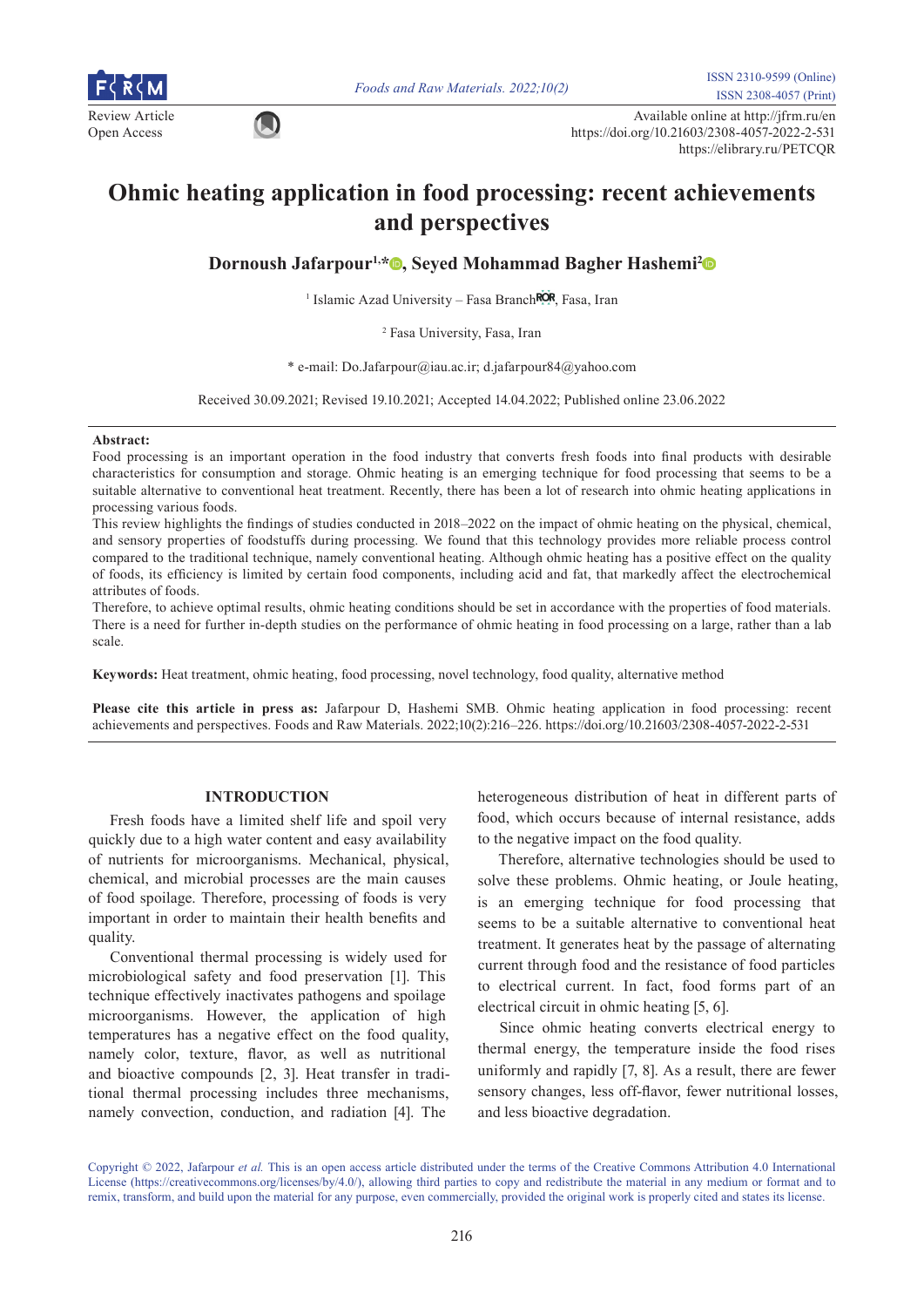In addition, this new technology ensures the microbiological safety of the final product [9]. Other advantages of ohmic heating include shorter processing time, higher efficiency, and lower maintenance cost. Ohmic heating has a variety of uses in food processing, namely in pasteurization, peeling, blanching, drying, and concentration [4]. Thus, we aimed to review the latest studies on the application of ohmic heating in food processing.

## **OHMIC HEATING IN THE FOOD INDUSTRY**

**Ohmic heating application in dairy industry.**  Ohmic heating technology appeared at the end of the 19<sup>th</sup> century. Although it was first utilized to pasteurize milk, ohmic heating was not commercialized due to the process control problems, high cost of electricity, and the lack of suitable materials for electrode production. Today, it is applied in dairy processing to produce safe, healthy, and high quality dairy products [10]. Particularly, it is used to pasteurize lactose-free milk since this product has good electrical conductivity. The material of electrodes used in ohmic heating is an important issue in dairy production [11]. Less fouling has been observed in titanium electrodes than in stainless steel electrodes. This phenomenon can be explained by the lower chemical reactivity of titanium compared to stainless steel. Also, milk pasteurized by ohmic heating with titanium electrodes had a safe content of chromium and no iron, while milk pasteurized by ohmic heating with stainless steel electrodes had more iron and chromium [12]. This is an important hygienic aspect for designers of food industry equipment.

The conditions of ohmic heating (variations of frequencies and voltages) are another factor which affects the final product. Costa *et al.* used ohmic heating with different voltages (2, 4, 5, 7, and 9 V cm<sup>-1</sup> at 60 Hz) to process sweet whey and compared the results with conventional heating [9]. The authors reported that a higher electric field intensity resulted in lower luminosity (*L*\*) and lower color variation (ΔE\*). However, a lower electric field intensity led to better retention of bioactive compounds. This might be due to the relationship between the duration of heat exposure, whey protein denaturation, and the production of bioactive peptides. Besides, the authors recommended the 4 and 5 V ohmic heating for sweet whey, since these conditions ensured suitable sensory and rheological properties with higher bioactive compounds.

In the study of Silva *et al.*, ohmic heating was used for Dulce de leche treatment for the first time [13]. Dulce de leche is a dairy product which is made by evaporation and sugar addition. The authors indicated that the low and intermediate electric field strength gave the product weaker aroma, more bitter taste, and a higher sandiness score. At higher intensity, Dulce de leche was heated for a shorter time, which resulted in a weaker Maillard reaction and fewer Maillard reaction products (such as lactones and furans). Lactones and

furans are compounds which affect the aroma and flavor of sterilized products and may also have a negative impact on the quality of Dulce de leche. Furthermore, the ohmic-heated Dulce de leche had a homogeneous accumulation of whey proteins on a smaller scale. This prevented the contact of lactose molecules, as well as inhibited the growth of lactose crystals in size and sandiness in the final product [14].

Ferreira *et al.* processed raspberry-flavored whey beverage under different voltages and frequencies of ohmic heating [15]. The authors reported that certain parameters of this process (10, 100, 1000 Hz at 25 V and 45, 60, 80 V at 60 Hz) had a notable effect on the particle size, rheological properties, and the color of the whey beverage. Overall, ohmic-treated beverages showed higher viscosity than conventionally treated samples. Among ohmic-heated samples, 10 and 1000 Hz exhibited the highest viscosity due to the larger particle size and cell aggregation, while voltage-treated beverages had lower viscosity. In addition, 10 Hz-treated samples exhibited more color changes because of the electrochemical reaction. The authors proposed 10 and 1000 Hz at 25 V as an optimal treatment to achieve the desired color, physical, and rheological [attribute](https://www.powerthesaurus.org/attribute/synonyms)s.

In another study, Ferreira *et al.* revealed that under extreme conditions of ohmic heating (80 V at 60 Hz and 1000 Hz at 25 V), raspberry-flavored whey beverage had the lowest antioxidant activity, compared to mild and intermediate conditions (45 and 60 V at 60 Hz and 10 and 100 Hz at 25 V) [16]. Furthermore, the ohmic-heated samples showed higher *α*-glucosidase and *α*-amylase inhibition in comparison with the conventionally treated beverages. This could be related to the tendency of bioactive compounds in whey proteins to bind to the active sites of enzymes. Reducing the activity of these enzymes can result in lower hydrolysis of disaccharides and polysaccharides, as well as glucose uptake, with blood sugar levels maintained [17].

In a study of whey acerola-flavored beverage, Cappato *et al.* stated that ohmic heating decreased the relaxation period leading to small changes in fatty acid profiles, as well as preserving the nutritional properties of processed drink, compared to conventional heating [18].

Rocha *et al.* examined the quality parameters of Minas Frescal cheese produced from milk pasteurized by using ohmic heating [7]. This technique enhanced protein hydrolysis, resulting in a lower content of protein and a higher content of small peptides, compared to the cheeses made from conventionally treated milk. Cheeses manufactured from milk subjected to ohmic heating at the highest voltage showed the lowest proteolytic activity and the highest protein levels, similarly to the conventional method. Generally, ohmic heating notably decreased the hardness, elasticity, and firmness of the cheeses, yet improving their general acceptability. Low and intermediate electric field intensity (4 and 8 V/cm) increased the production of bioactive compounds and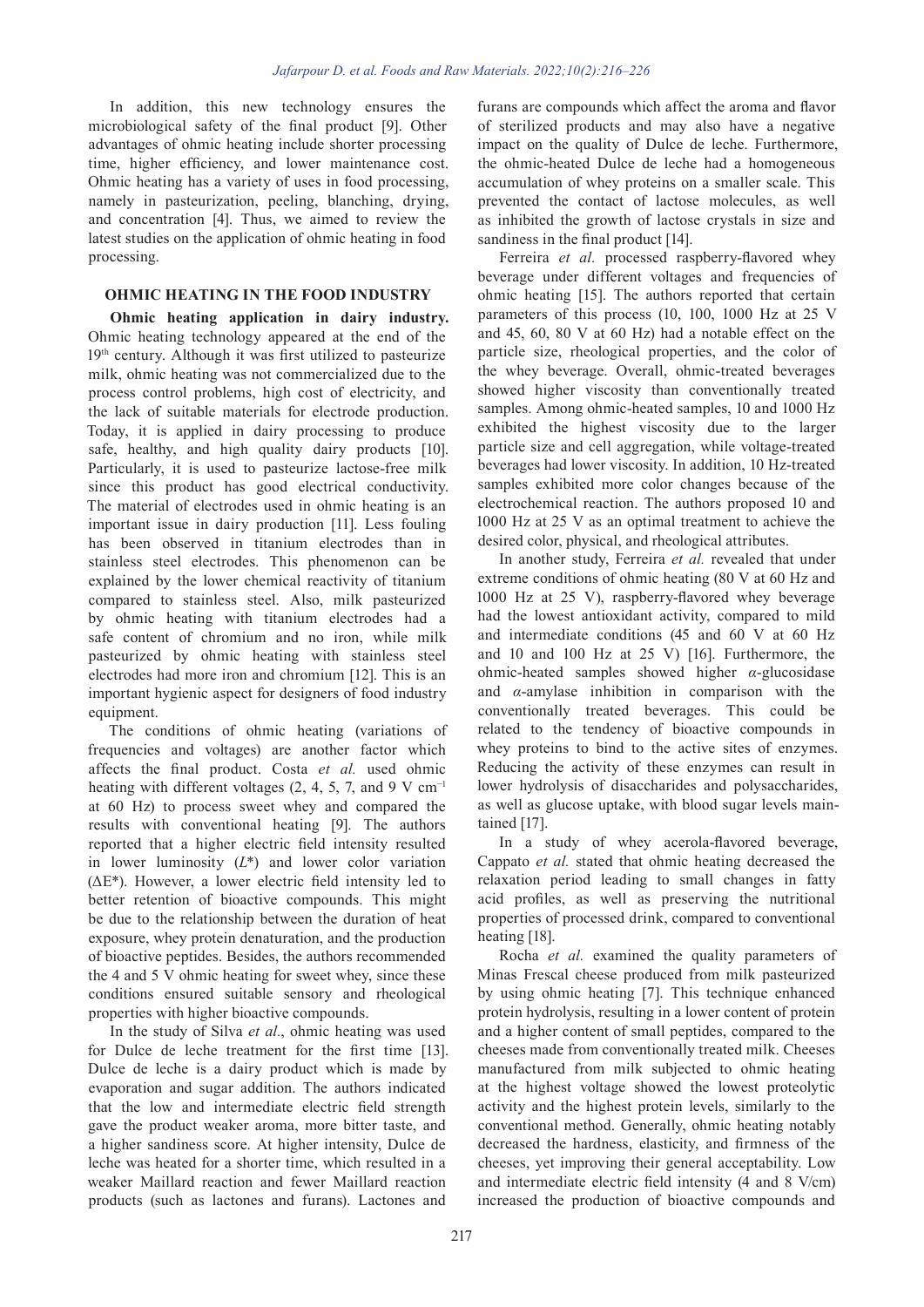antioxidant activity. Yet, these voltages altered the fatty acid profile and produced more saturated fatty acids. Therefore, ohmic heating at 8 V/cm was suggested for Minas Frescal cheese due to the shorter period of processing.

It was evidenced that ohmic heating resulted in lower hydroxymethylfurfural production and higher overall acceptability of whey dairy drinks, compared to conventional heating at the same temperatures. This was due to the shorter time to reach the process temperature, uniform heat, and lack of hot spots formation [19]. Thus, ohmic heating could be an innovative method for processing whey dairy drinks with improved sensory properties [20]. Table 1 summarizes recent applications of ohmic heating in food processing.

**Ohmic heating application in fruit and vegetable processing.** Fresh fruits and vegetables spoil rapidly after harvesting due to their nature  $(A_{\mu}, \text{nutrients, etc.}).$ Thus, it is essential to process and convert them into products which have a longer shelf life [42]. The traditional way is to concentrate fruit juices by conventional heating. However, this method impairs the quality of food due to a low coefficient of heat transfer and a long processing time [4]. An alternative method for concentrating fruit juices is ohmic heating [43].

Fruit juices have high electrical conductivity, which makes them suitable for the ohmic heating technology. Darvishi *et al.* reported that the content of total phenols in ohmic-treated black mulberry juice was 3.0–4.5 times higher than in the samples treated conventionally [3]. The performance of concentration in ohmic heating was by about 38–46% greater than in conventional heating. In addition, the authors stated that as the voltage increased, the process time decreased, resulting in fewer changes in total phenols and pH.

Similarly, high voltages (45 and 50 V) were suggested by Norouzi *et al.* for concentration of sour cherry juice [30]. Although ohmic heating increased the turbidity of sour cherry juice compared to the conventional method, it was still less than the initial turbidity. This might be due to an increase in total phenols with enhanced voltage gradient [44]. The authors also stated that the application of different voltages did not have a significant effect on color changes (ΔE) and color parameters such as "*L*" (lightness) and "*b*" (blueness/yellowness).

Minimal alterations in terms of color have also been detected in ohmic-treated sugarcane juice [25, 45]. Fadavi *et al.* evaluated the impact of ohmic heating and conventional heating on tomato juice [4]. They found that ohmic heating caused little changes in the properties of tomato juice (acidity, turbidity, and lycopene) and that these changes would be even less significant in ohmic heating under vacuum.

Conventional and ohmic dewatering of grapefruit and orange pulps were investigated by Stojceska *et al.* [21]. The authors indicated that the moisture content decreased [markedly](https://www.powerthesaurus.org/markedly/synonyms) during conventional and ohmic drying, while the amount of vitamin C and pH did not differ significantly.

Another study found that the application of ohmic heating for concentration of orange juice under vacuum significantly reduced the concentration time and led to the production of fruit juice with higher viscosity, better color retention, and less decomposition of vitamin C, compared to processing under atmospheric conditions [46].

Sabanci and Icier added that the changes in the temperature of evaporation during the concentration of orange juice had a notable impact on the time to reach



**Figure 1** The effects of ohmic and microwave treatments on vitamin C content in cantaloupe juice. With the permission of the publisher, Hashemi *et al.* [22]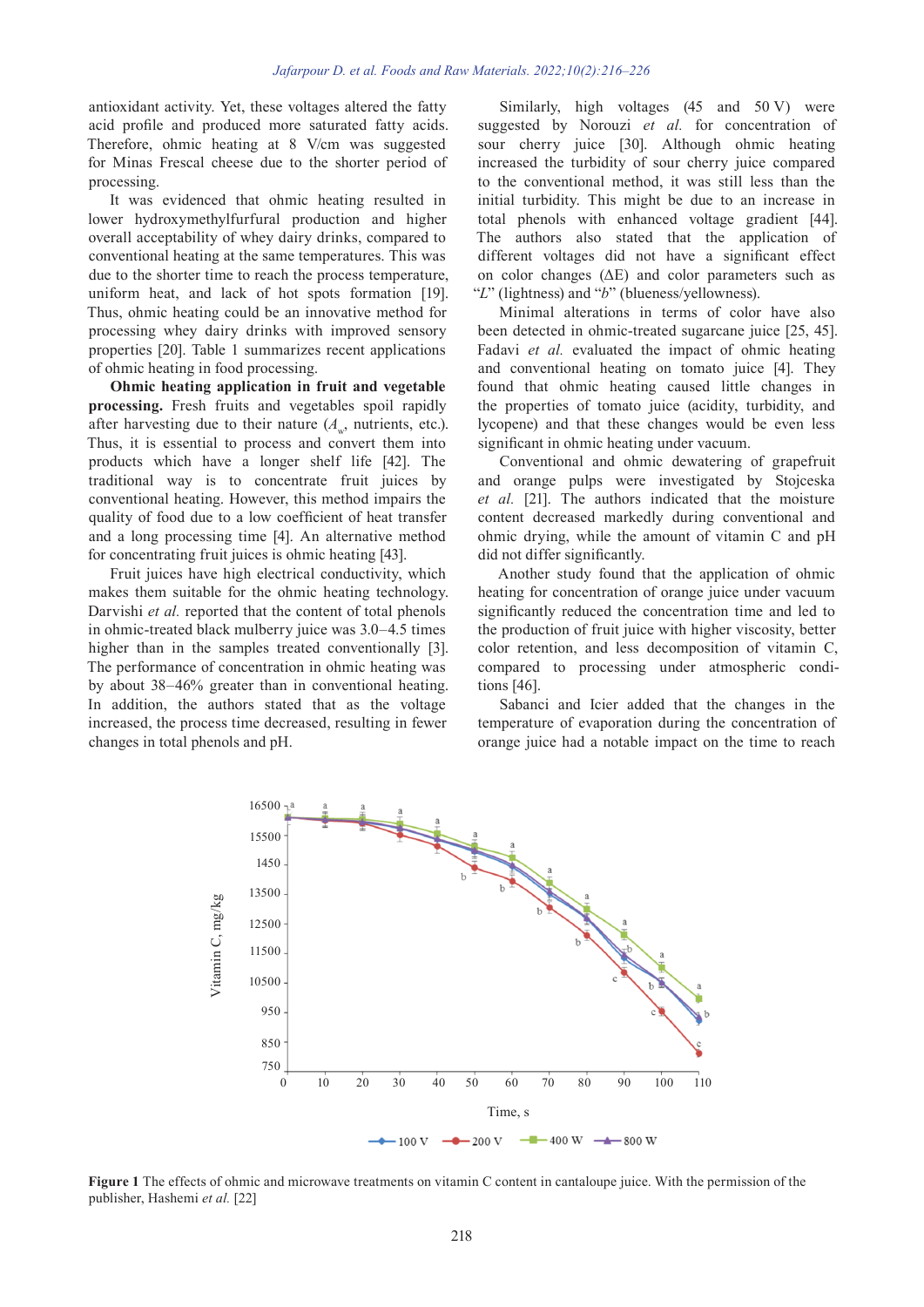|  | Table 1 Ohmic heating applications in food processing |  |  |
|--|-------------------------------------------------------|--|--|
|  |                                                       |  |  |
|  |                                                       |  |  |

| Product                                    | Process<br>purpose                                              | Ohmic heating<br>conditions                                                                            | Main findings                                                                                                                                                                                                                                                                                                                                                                                                                                       | References         |
|--------------------------------------------|-----------------------------------------------------------------|--------------------------------------------------------------------------------------------------------|-----------------------------------------------------------------------------------------------------------------------------------------------------------------------------------------------------------------------------------------------------------------------------------------------------------------------------------------------------------------------------------------------------------------------------------------------------|--------------------|
| Whey dairy<br>beverages                    | Thermal<br>processing                                           | 6, 9, 12, and<br>$15$ V/cm $- 500$ ,<br>1000, 1500, and<br>2000 Hz                                     | Samples processed by increased voltage gradient and frequencies<br>presented higher overall liking                                                                                                                                                                                                                                                                                                                                                  | [20]               |
| Dulce de leche Thermal                     | processing                                                      | $0, 2, 4, 6, 8,$ and<br>$10$ V/cm $-$<br>60 Hz                                                         | Low and intermediate electric field strength resulted in more<br>bitter taste, weaker aroma, and higher sandiness; higher intensity<br>reduced the heating time and weakened the Maillard reaction                                                                                                                                                                                                                                                  | $[13]$             |
| Whey dairy<br>beverage                     | Thermal<br>processing                                           | $6$ V/cm $-60$ Hz                                                                                      | Ohmic heating led to less hydroxymethylfurfural production and<br>increased overall liking, compared to conventional heating at the<br>same temperatures                                                                                                                                                                                                                                                                                            | $[19]$             |
| Sweet whey                                 | Thermal<br>processing                                           | 2, 4, 5, 7, and 9<br>$V/cm - 60 Hz$                                                                    | Higher electric field intensity resulted in lower luminosity and<br>lower color variation; lower intensity led to better retention of<br>bioactive compounds                                                                                                                                                                                                                                                                                        | $[9]$              |
| Whey-<br>raspberry<br>flavored<br>beverage | Thermal<br>processing                                           | 10, 100, and<br>$1000$ Hz $- 25$ V<br>and $45, 60,$ and<br>$80 V - 60 Hz$                              | Extreme ohmic heating conditions led to the lowest antioxidant<br>activity, compared to mild and intermediate conditions;<br>ohmic heating-treated samples showed higher $\alpha$ -glucosidase<br>and $\alpha$ -amylase inhibition, as well as higher viscosity, than<br>the conventionally treated beverages; 10 Hz-treated samples<br>exhibited more color changes                                                                                | $[15]$             |
| Whey acerola-<br>flavored drink            | Pasteurization                                                  | 45, 60, and<br>$80V -$<br>60 Hz and 10,<br>100, and<br>$1000$ Hz $- 25$ V                              | Ohmic heating led to small changes in fatty acids profiles or<br>preservation of nutritional properties, compared to conventional<br>heating; electric field effects caused small modifications of<br>nutritional aspects, while frequency had a stronger influence on<br>the quality of the product; high frequenЦcies (1000 and 100 Hz)<br>resulted in better bioactive compounds and antioxidant capacity                                        | $[18]$             |
| Lactose-free<br>milk                       | Pasteurization                                                  | $8.25$ V/cm $-$<br>50 Hz                                                                               | This product can be subjected to ohmic heating due to its<br>good electrical conductivity; less fouling observed in titanium<br>electrodes than in stainless steel electrodes                                                                                                                                                                                                                                                                       | $[11]$             |
| Minas Frescal<br>cheese (MFC)              | Pasteurization<br>of milk<br>intended<br>for MFC<br>manufacture | 4, 8, and<br>$12$ V/cm                                                                                 | Cheeses manufactured from milk subjected to ohmic heating<br>at the highest voltage showed the lowest proteolytic activity<br>and highest protein levels, similar to conventional heating;<br>ohmic heating decreased hardness, elasticity, and firmness, but<br>improved general acceptance of cheeses; production of bioactive<br>compounds and antioxidant activity increased at low and<br>intermediate electric field intensity (4 and 8 V/cm) | $[7]$              |
| Grapefruit and<br>orange pulps             | Drying                                                          | 30 V/cm                                                                                                | Vitamin C and pH did not differ significantly between ohmic<br>heating and thermal dehydration                                                                                                                                                                                                                                                                                                                                                      | $[21]$             |
| Cantaloupe<br>juice                        |                                                                 | Pasteurization 100 and 200 V                                                                           | Higher voltage resulted in a reduced number of pathogens and<br>lower contents of vitamin C, carotene, and phenolic compounds                                                                                                                                                                                                                                                                                                                       | $[22]$             |
| Pulque                                     |                                                                 | Pasteurization 60, 80, 100, and<br>$120$ V – $60$ Hz                                                   | Ohmic heating improved the physicochemical and sensory prop-<br>erties, compared to conventional heating                                                                                                                                                                                                                                                                                                                                            | $[23]$             |
| Tomato juice                               |                                                                 | Concentration 10.5, 13.2, and<br>$15.8 V/cm -$<br>$50\ \mathrm{Hz}$                                    | Ohmic heating caused slight changes in the properties of tomato<br>juice (acidity, turbidity, and lycopene) which were even less pro-<br>nounced when using vacuum                                                                                                                                                                                                                                                                                  | $[4]$              |
| Orange juice                               | Concentration                                                   | $13$ V/cm $-$<br>50 Hz                                                                                 | Ohmic heating treatment under vacuum resulted in better reten-<br>tion of vitamin C and fewer color changes, compared to treatment<br>under atmospheric conditions                                                                                                                                                                                                                                                                                  | $[24]$             |
| Sugarcane<br>juice                         | Pasteurization                                                  | 60 Hz                                                                                                  | Ohmic heating and ultrasound did not affect phenolic compounds,<br>whose content was similar to fresh juice; only slight color<br>changes were caused by ohmic heating                                                                                                                                                                                                                                                                              | $\lceil 25 \rceil$ |
| Pineapple<br>cubes                         | Thermal<br>processing                                           | Electrical power<br>was calculated<br>based on the<br>electrical<br>conductivity of<br>pineapple cubes | Lightness and antioxidant properties of the pineapples did not<br>differ significantly between ohmic heating and conventional<br>heating; ohmic heating increased the hardness of the pineapples<br>compared to the conventional method                                                                                                                                                                                                             | $[26]$             |
|                                            | Blanching                                                       | 25, 30, and<br>35 V/cm                                                                                 | The highest textural degradation was observed at all electric field<br>strengths at 90 s process time; higher strength (35 V/cm) resulted<br>in a higher drying rate                                                                                                                                                                                                                                                                                | $[27]$             |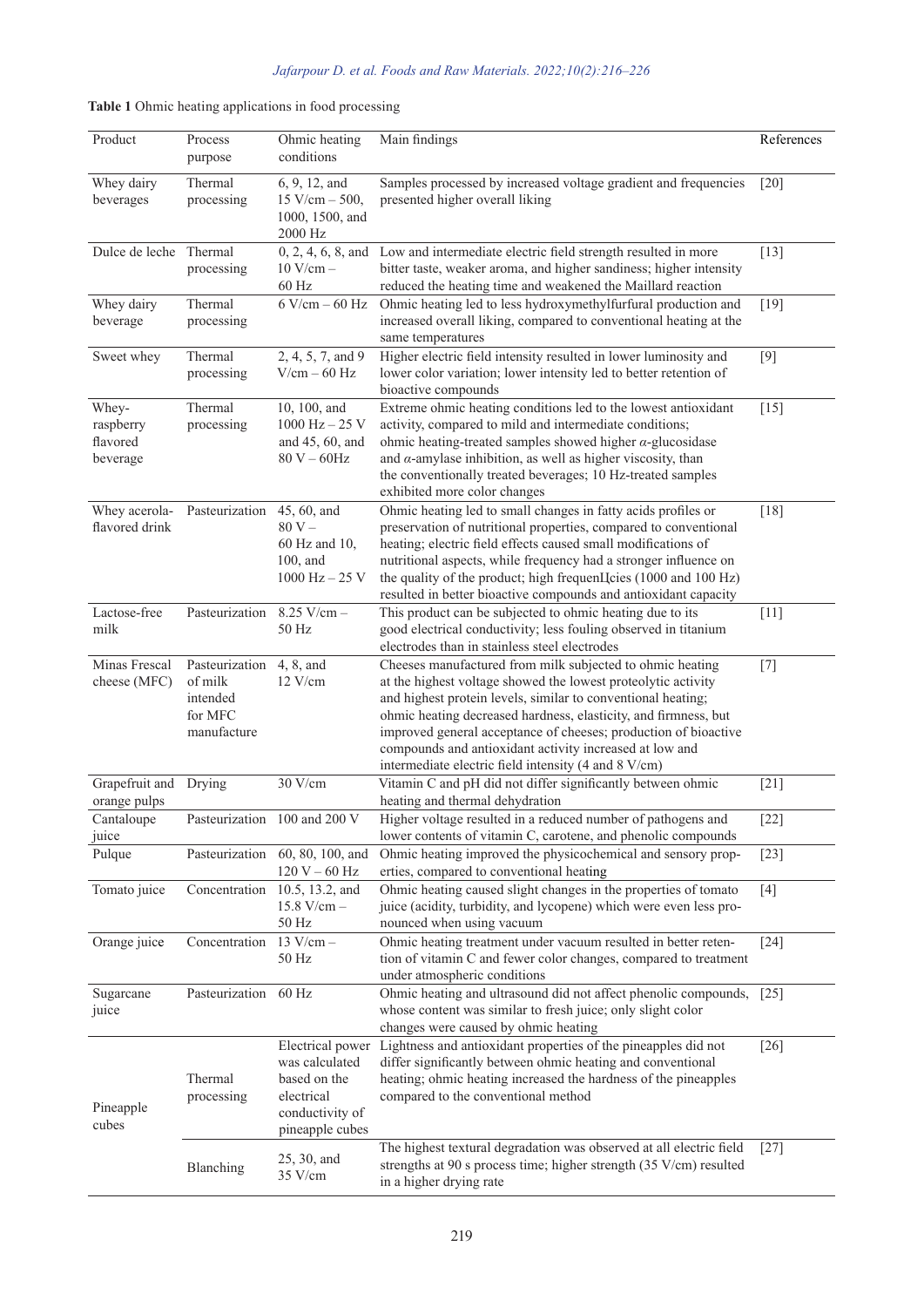Continuation of Table 1

| Product                                            | Process<br>purpose                  | Ohmic heating Main findings<br>conditions                                   |                                                                                                                                                                                                                                                                                                                                                                        | References         |
|----------------------------------------------------|-------------------------------------|-----------------------------------------------------------------------------|------------------------------------------------------------------------------------------------------------------------------------------------------------------------------------------------------------------------------------------------------------------------------------------------------------------------------------------------------------------------|--------------------|
| Pear                                               | Assisting in<br>lye peeling         | 426, 479, 532,<br>585, and<br>638 V/m                                       | Ohmic heating enhanced the product yield, efficacy of peeling, as<br>well as the quality of the final product; peel quality was best at<br>much lower concentrations of lye (2% NaOH at 532 V/m and 3%<br>NaOH at 426 and 479 $V/m$ )                                                                                                                                  | $[28]$             |
|                                                    |                                     | Mulberry juice Concentration 15, 20, 25, and<br>$30$ V/cm $-$<br>50 Hz      | Ohmic heating provided greater concentration than the conventional [3]<br>method (about 38–46%); higher voltage reduced the process time,<br>resulting in fewer changes in total phenols and pH                                                                                                                                                                        |                    |
| Pekmez                                             | Evaporation                         | 17.5, 20.0,<br>$22.5$ , and<br>25.0 V/cm                                    | Energy consumption was higher in conventional heating than ohmic<br>heating for all voltage gradients; energy efficiency increased with<br>higher voltage gradient                                                                                                                                                                                                     | $\lceil 29 \rceil$ |
| Sour cherry<br>juice                               |                                     | Concentration 8.3, 9.7, 122.0,<br>11.1, 12.5, and<br>$13.9 V/cm -$<br>50 Hz | Although ohmic heating increased the turbidity of sour cherry juice<br>compared to the conventional method, it was still lower than the<br>initial turbidity; different voltages did not have a significant effect<br>on color parameters such as " $L$ " (lightness) and "b" (blueness/<br>yellowness)                                                                | $[30]$             |
|                                                    | Coconut water Pasteurization 10 and | $20$ V/cm $-$<br>50 Hz                                                      | Ohmic heating could completely inactivate peroxidase but not<br>polyphenol oxidase; no pink color found in ohmic heating-treated<br>samples during cold storage, unlike conventionally pasteurized<br>samples                                                                                                                                                          | $[31]$             |
| Short grain<br>rice                                | Cooking                             | 60 Hz                                                                       | Ohmic heating adversely affected color parameters (color intensity<br>and lightness), resulting in softer texture compared to the hotplate<br>cooking system                                                                                                                                                                                                           | $[32]$             |
| Noodle                                             | Cooking                             | 10.0, 12.5,<br>$15.0$ , and<br>$17.5 V/cm -$<br>60 Hz                       | Temperature come-up time decreased significantly with an increase<br>in electric field; 15 V/cm electric field strength with the holding<br>time of 90 s was suggested as the best treatment in terms of<br>desirable texture and energy efficiency                                                                                                                    | $[33]$             |
| Whole and<br>decorticated<br>pearl millet<br>grain | Cooking                             | 60 Hz                                                                       | Grain pericarp considered the principal factor influencing the<br>cooking process rather than the method of heating; no significant<br>differences observed between conventional open-pan and ohmic<br>heating methods in terms of texture and color                                                                                                                   | $[34]$             |
| Pork                                               | Cooking                             | $21 \pm 1$ V/cm –<br>60 Hz                                                  | Shorter cooking time; such important factors as cooking loss,<br>color, and water holding capacity were not significantly affected,<br>compared to pan cooking                                                                                                                                                                                                         | $[35]$             |
| Vacuum<br>packaged<br>sausage                      | Post-<br>pasteurization             | $230 V - 50 Hz$                                                             | Ohmic heating only slightly changed the texture and color of<br>vacuum packaged sausages, while having no notable impact on pH,<br>water holding capacity, lipid oxidation, or cooking loss                                                                                                                                                                            | $\lceil 36 \rceil$ |
| Beef                                               | Cooking                             | $50V -$<br>20 kHz                                                           | Electrical conductivity is affected by the amount of fat in the<br>muscle tissue; series electric current reduces electrical conductivity,<br>compared to parallel current                                                                                                                                                                                             | $[37]$             |
| Whole egg                                          | Pasteurization 20 kHz               |                                                                             | Ohmic heating improved the hardness and foaming capacity<br>compared to conventional pasteurization and caused slight changes<br>in color; although ohmic heating increased viscosity, its detrimental<br>impact could be reduced by adjusting the process conditions; low<br>temperature pasteurization was proposed due to its low impact on<br>protein denaturation | $[38]$             |
| Egg white                                          | Pasteurization 20 kHz               |                                                                             | Fewer proteins denatured during thermally-induced gelation of egg<br>white protein under ohmic heating                                                                                                                                                                                                                                                                 | $[39]$             |
| Starch                                             | Gelation                            | 7 to $27$ V/cm $-$<br>60 Hz                                                 | The stability of starch gels strongly depended on the type of starch<br>and was not affected by the type of heat treatment                                                                                                                                                                                                                                             | $[40]$             |
| Surimi-<br>canned corn<br>mixed gels               | Thermal<br>processing               | $250 V -$<br>$10$ kHz                                                       | Ohmic heating effectively reduced moisture loss in corn and pre-<br>served the texture of corn and surimi gel better than the water-bath<br>heating method                                                                                                                                                                                                             | $[41]$             |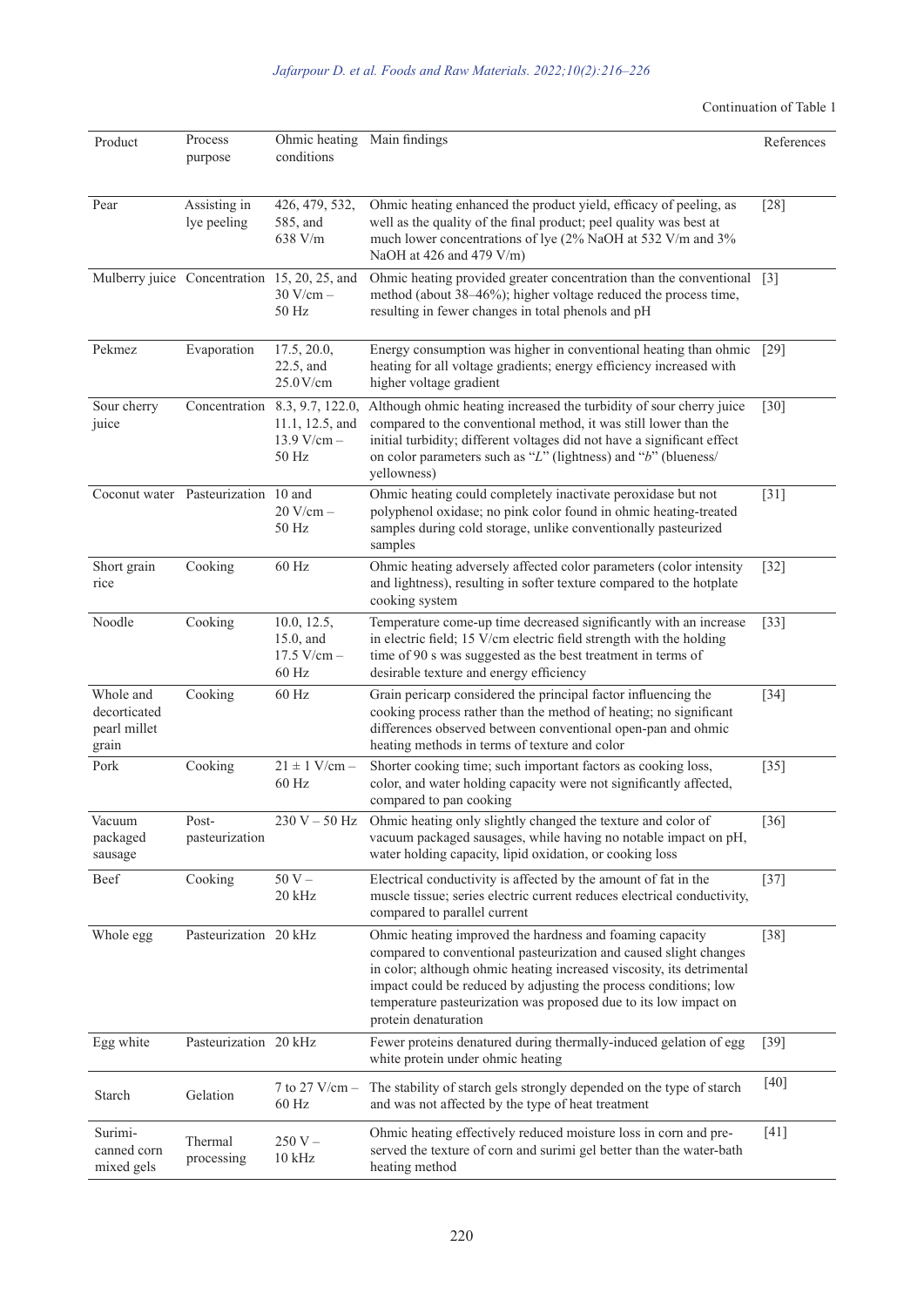

**Figure 2** Temperature profile of sour orange juice during ohmic heating for 120 s and three different voltages (100, 150, and 200 V). With the permission of the publisher, Hashemi *et al*. [47]

the target values of total soluble solids, performance, and electrical conductivity [24]. They explained that various values of absolute pressure and, consequently, boiling temperatures applied in ohmic heating affected energy efficiency, according to the second law of thermodynamics. Higher boiling temperature decreased the process time and had a positive effect on energy efficiency.

In some studies, ohmic heating has been used to pasteurize fruit juices. Particularly, Hashemi *et al.* compared the efficiency of ohmic and microwave processes for treatment of cantaloupe juice [22]. They indicated that higher voltage of ohmic heating and microwave power markedly decreased phenolic compounds, vitamin C, and the number of pathogens. In fact, at high voltages compounds are produced that catalyze the decomposition pathways of ascorbic acid in the presence of oxygen due to thermal effects, electrode reactions, and the electrolysis of the solution. Hashemi *et al.* observed the highest degradation of vitamin C in the ohmic treatment at 200 V and the lowest in the microwave treatment at 400 W (Fig. 1).

In another study [47], they found electric current and temperature to be the major variables which affected the pasteurization of sour orange juice. The authors showed that heat transfer in orange juice was accelerated by the application of a higher electric field (Fig. 2)

Alcántara-Zavala *et al.* reported that ohmic heating improved the physicochemical and sensory properties of fermented beverage obtained from the agave plant (known as pulque) [23]. Pulque is an alcoholic beverage with acidic taste. Ohmic heating improved its flavor (alcoholic perception and acidity) and made it more palatable for consumption, compared to conventional heating. Due to its mineral content, pulque showed good electrical conductivity. Its pasteurization with 120 V at 65°C for 5 min was reported as the best treatment.

Rinaldi *et al.* evaluated the physical and chemical impacts of ohmic heating and conventional heating on cubes of pineapple in syrup [26]. They observed insignificant differences in the lightness (*L*\*) and antioxidant properties between the two methods, while the hardness of the ohmic-treated pineapples was higher than that of those treated conventionally. In addition, Kumar *et al.* observed the highest textural degradation of pineapple cubes at all electric field strengths at 90 s process time [27]. They also found that higher electric field strength resulted in a higher drying rate.

Ohmic heating can be used as an alternative to conventional blanching prior to drying and storage of vegetables and fruits. Kanjanapongkul and Baibua applied ohmic heating to pasteurize coconut water and found that it could completely inactivate peroxidase, but not polyphenol oxidase [31]. In addition, no pink discoloration was reported in the ohmic-heated samples, while the conventionally pasteurized samples featured a pink color during cold storage.

Another application of ohmic heating is in the peeling process. Removing the skin of fruits and vegetables is one of the most common treatments in food processing. The conventional peeling methods (lye, steam, and mechanical method) have several [drawbacks](https://www.powerthesaurus.org/drawbacks), including high peeling losses, high consumption of energy, and environmental issues. Therefore, there is a growing demand for alternative methods [48]. Gupta and Sastry employed ohmic heating to remove the skin of pear [28]. [Furthermore,](https://www.powerthesaurus.org/furthermore/synonyms) a combination of ohmic heating and  $CO<sub>2</sub>$  laser drilling has been used to remove tomato skins [49]. These studies have shown that ohmic heating enhances the product yield, efficacy of peeling, as well as the quality of the final product. However, some parameters should be considered to optimize the peeling process, such as temperature, composition of peeling medium, and electric field strength [28, 50].

**Ohmic heating application in grain processing.** The boiling of food products, such as rice and noodles, is a time-consuming process. Today, as the people's lifestyles have altered, there is a growing demand for rapid cooking methods and alternatives to traditional methods. Gavahian *et al.* investigated the impact of ohmic heating and traditional cooking on the textural and physical [attribute](https://www.powerthesaurus.org/attribute/synonyms)s of short grain rice [32]. They reported that although ohmic heating adversely affected the color parameters (color intensity and lightness), it resulted in softer texture in comparison with the hotplate cooking system. In this regard, the corrosion of electrodes and electrochemical reactions have been expressed as factors affecting the color of ohmic-heated foods [32].

Ohmic heating has also been found to markedly reduce the cooking time, fouling, and consumption of energy, compared to the traditional method [51]. Similarly, Jo and Park utilized different electric fields (10.0, 12.5, 15.0, and 17.5 V/cm) for cooking instant noodles [33]. They observed that heat transfer between noodles and soup was expedited at higher electric fields. Therefore, the authors suggested 15 V/cm with the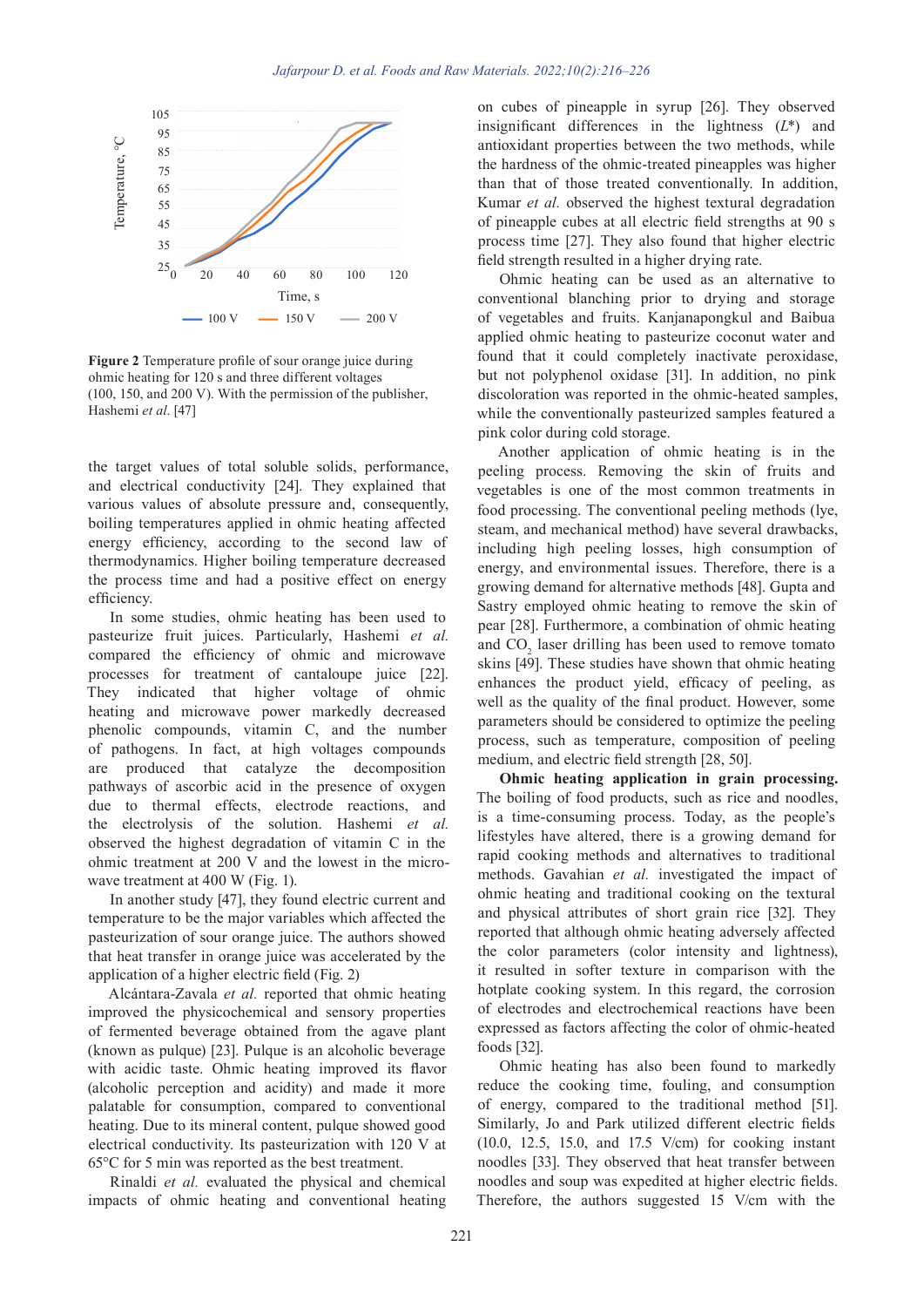

**Figure 3** Various applications of ohmic heating in food processing

holding time of 90 s as the best treatment in terms of desirable texture and energy efficiency.

Dias-Martins *et al.* compared the impact of conventional open-pan and ohmic heating on whole and decorticated pearl millet grains [34]. They found the grain pericarp to be the principal factor influencing the cooking process, rather than the method of heating. Regarding pearl millet grain, no significant differences were observed between the two cooking methods in terms of texture and color. However, the ohmic-heated decorticated grains exhibited greater lightness and harder texture, compared to the conventionally cooked grains.

Waziiroh *et al.* examined the basic aspects of using ohmic heating for baking gluten-free bread [52]. They stated that the changes in the physical properties of gluten-free bread during heating depended on the ingredients and their interaction in the dough. They believed that two major factors affected the porosity and viscosity of dough during baking by ohmic heating, namely dough ingredients and their properties (e.g., non-ionic and ionic compounds, particle size, surface hydrophobicity, emulsification ability, etc.) and dough structural properties (foam formation, protein denaturation, and starch gelatinization).

**Ohmic heating application in meat industry.** It has been investigated that ohmic heating can be used for processing meat and meat products. Several factors affect the electrical conductivity and therefore the efficiency of the ohmic process, including meat structure (type of meat, amount of fat and moisture), lean-to-fat ratio, and electric current direction [35]. Llave *et al.* studied the impact of meat type (Japanese beef and Australian beef) and the direction of electric current (series and parallel) on the electrical conductivity during ohmic cooking [37]. They reported that Japanese meat had lower electrical conductivity than Australian meat due to its higher fat content. Having low electrical conductivity, fat prevents the passage of current by covering lean particles, which

reduces the electrical conductivity during ohmic heating, as well as uniform heating. The authors also found that series electric current reduced electrical conductivity, compared to parallel current. Reduction of shrinkage and drip loss were observed in both types of meat during ohmic cooking at 50 V and 20 kHz [37].

Additionally, ohmic heating can be applied to cook pork since it shortens the cooking time without having a significant impact on the water holding capacity, color, and cooking loss, compared to the traditional pan cooking [35]. Similarly, ohmic heating has no significant effect on the properties of scallops (texture, shrinkage, and water release) and reduces the denaturation of actin by shortening the heating time [53].

Inmanee *et al.* investigated the impacts of ohmic heating on *Listeria monocytogenes* contamination and the quality of sausages during post-pasteurization [36]. They showed that the ohmic process effectively inactivated *L. monocytogenes*  $( \geq 5$ -log reduction). The authors compared the electrical conductivity of sausage, salt solution, and collagen casing. They found that the collagen casing had a higher electrical conductivity than the sausage and attributed it to the presence of fat, which made up to 20% of the sausage. The salt solution acted as a conductor, with lower conductivity than the sausage and casing.

The study also showed that the ohmic process only slightly changed the texture and color of the vacuumpackaged sausages. At the same time, it had no notable impact on pH, water holding capacity, lipid oxidation, and cooking loss. However, these slight changes in texture and color were not detectable by sensory evaluators. Therefore, ohmic heating has the potential to be applied in the meat and meat products industry with the least impact on their quality.

**Other food products.** Several studies have investigated the technological attributes of eggs under ohmic heating. Since fresh-laid eggs can be a cause of salmonella infection, manufacturers prefer pasteurized egg for both its safety and ease of handling [54].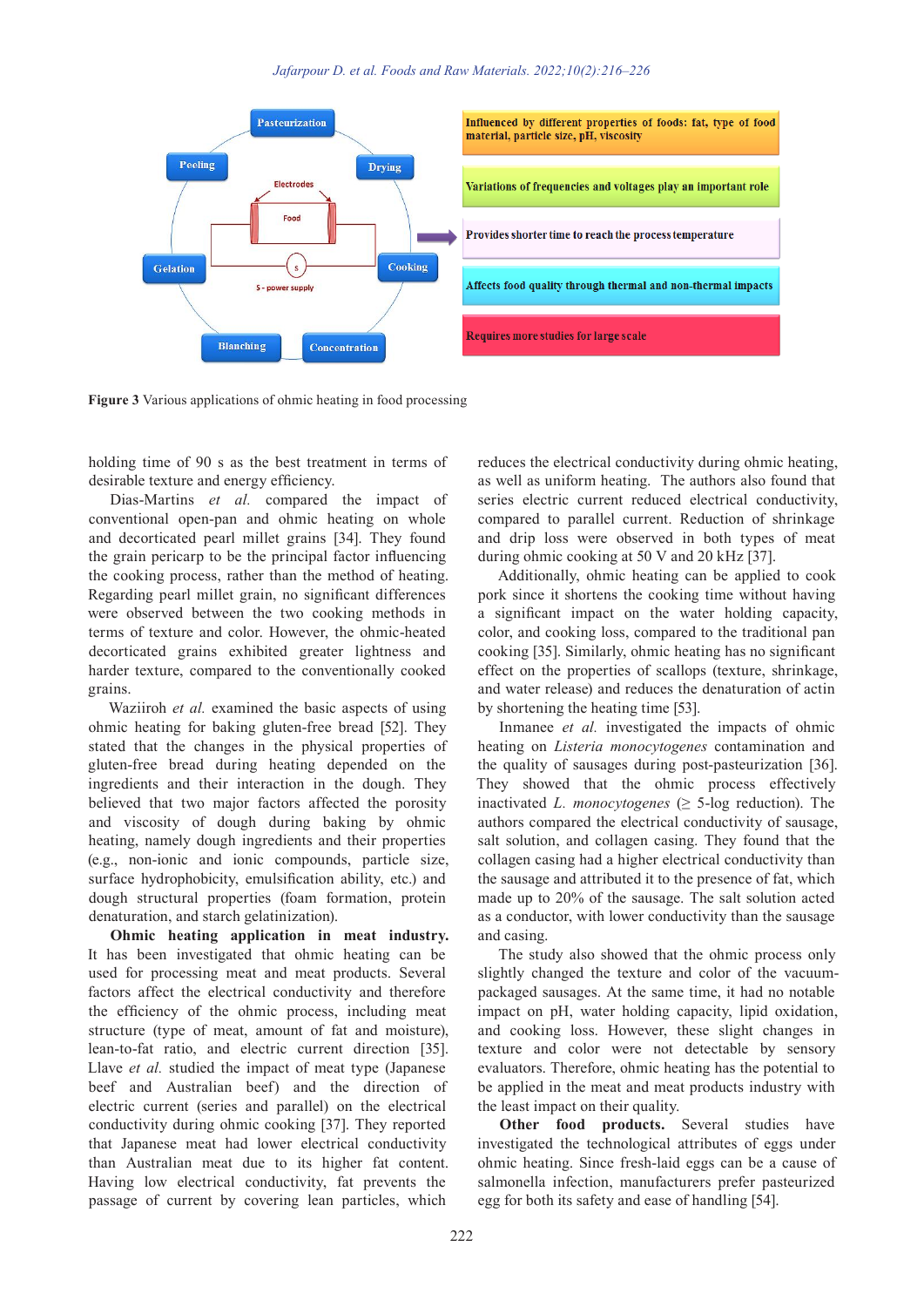Eggs are a rich source of protein and due to their sensitivity to high temperature, great care must be taken during egg pasteurization to prevent proteins denaturation and coagulation. Alamprese *et al.* reported that ohmic heating improved the hardness and foaming capacity of the whole egg, compared to conventional pasteurization, and caused slight changes in its color [38]. The authors stated that although ohmic heating increased viscosity, its detrimental impact could be reduced by adjusting the process conditions. In general, they proved that ohmic treatment could be used as a desirable method for whole egg treatment and proposed low temperature pasteurization due to its low impact on protein denaturation.

Similarly, [Llave](https://www.sciencedirect.com/science/article/abs/pii/S0260877417304995#!) *et al.* examined color alterations of egg yolk under ohmic treatment and evaluated the correlation between color changes and the degree of protein denaturation [54]. They found that increasing temperatures caused the egg yolk color to gradually turn from plain orange to vivid yellow, while the egg white gradually changed from transparent to cloudy.

In addition, the egg color changes were correlated with the non-denaturation ratio of the second peak temperature. In this regard, Joeres *et al.* indicated that egg white protein did not fully denature during ohmic heating [39]. They believed that this could be related to the oscillatory electric field which partially interfered with the complete denaturation and development of intermolecular beta-sheet structures during thermal gelation of ovalbumin. Also, according to the results of scanning electron microscopy, the ohmic-heated gels had a more open and porous network structure, compared to conventional treatment which exhibited denser gels.

In another study, da Silva *et al.* investigated the impact of ohmic heating on the rheological attributes and stability of gels produced from starch [40]. Particularly, they examined the effect of starch source (cassava and maize) and type of treatment. They found that the stability of starch gels strongly depended on the type of starch and was not affected by the type of heat treatment. The researchers revealed that ohmic heating had several advantages over conventional heating. In particular, it reduced energy and water consumption, as well as wastewater production, and did not affect the properties of the final product.

In a study by Jung *et al.*, ohmic heating was used to process surimi-corn mixture [41]. The authors reported that this technique effectively reduced the amount of moisture loss in corn and preserved the texture of corn and surimi gel better than the water-bath heating method.

**Limitations and advantages.** Ohmic heating has revealed its potential for processing various foods in industrial applications. Apart from heat treatment, it can also be used as an assisted treatment for other processes like peeling, concentration, and drying (Fig. 3). Although recent studies have indicated that ohmic heating can improve the physical and chemical properties of foods, compared to conventional heating, there are some limitations regarding its application. Operator safety, high capital cost, and corrosion of electrodes are major concerns of food manufacturers to commercialize this novel technology.

Studies have shown that ohmic-treated foods have better texture, better aroma, lower color variation, higher bioactive compounds, and better sensory properties, compared to conventionally treated foods [3, 7, 9, 13, 16, 18, 20, 23, 26, 30, 33, 36, 49]. However, for some foods, there are no significant differences between the two methods in terms of quality [21, 26, 40].

In contrast, some studies have revealed that ohmic heating can adversely affect some physical properties of food such as color [32]. Electrode corrosion and some electrochemical reactions are among its limitations that can affect the food quality. Besides, ohmic heating is not a suitable method for processing foods with a high fat content since fat has low electrical conductivity. Therefore, the ohmic process conditions must be optimized according to the food properties in order to achieve the best result.

Other advantages of ohmic heating are a shorter time to reach the process temperature, lower consumption of energy, uniform distribution of heat, and a shorter total heating period [7, 10, 29, 40, 43]. Although this novel technology has some limitations and drawbacks, its advantages make it a suitable alternative to the traditional heating process.

# **CONCLUSION**

Ohmic heating follows the Joule's law to heat foods quickly and evenly, effectively and volumetrically. This method is markedly influenced by different properties of foods, including the amount of fat, type of food material, particle size, pH, viscosity, the content of charged ions, etc. In addition, variations of frequencies and voltages also play an important role in the performance of ohmic heating during food processing. Our review concludes that the processing of food materials by ohmic heating can be carried out in a shorter time, compared to conventional heating. In addition, the quality of foods can be effectively affected by ohmic treatment through both thermal and non-thermal impacts. While its thermal impacts on the food quality have been extensively studied, there is limited information on the non-thermal impacts of this technology on various food properties, such as texture, color, taste, etc. Therefore, a more detailed study is needed to fully realize the thermal and non-thermal impacts of ohmic heating for different foods and under various operating conditions. The ohmic process has many benefits for food industry, including process energy and time savings. [Furthermore,](https://www.powerthesaurus.org/furthermore/synonyms) this technology provides more reliable process control, compared to the traditional technique. These benefits suggest that ohmic heating can be a superior alternative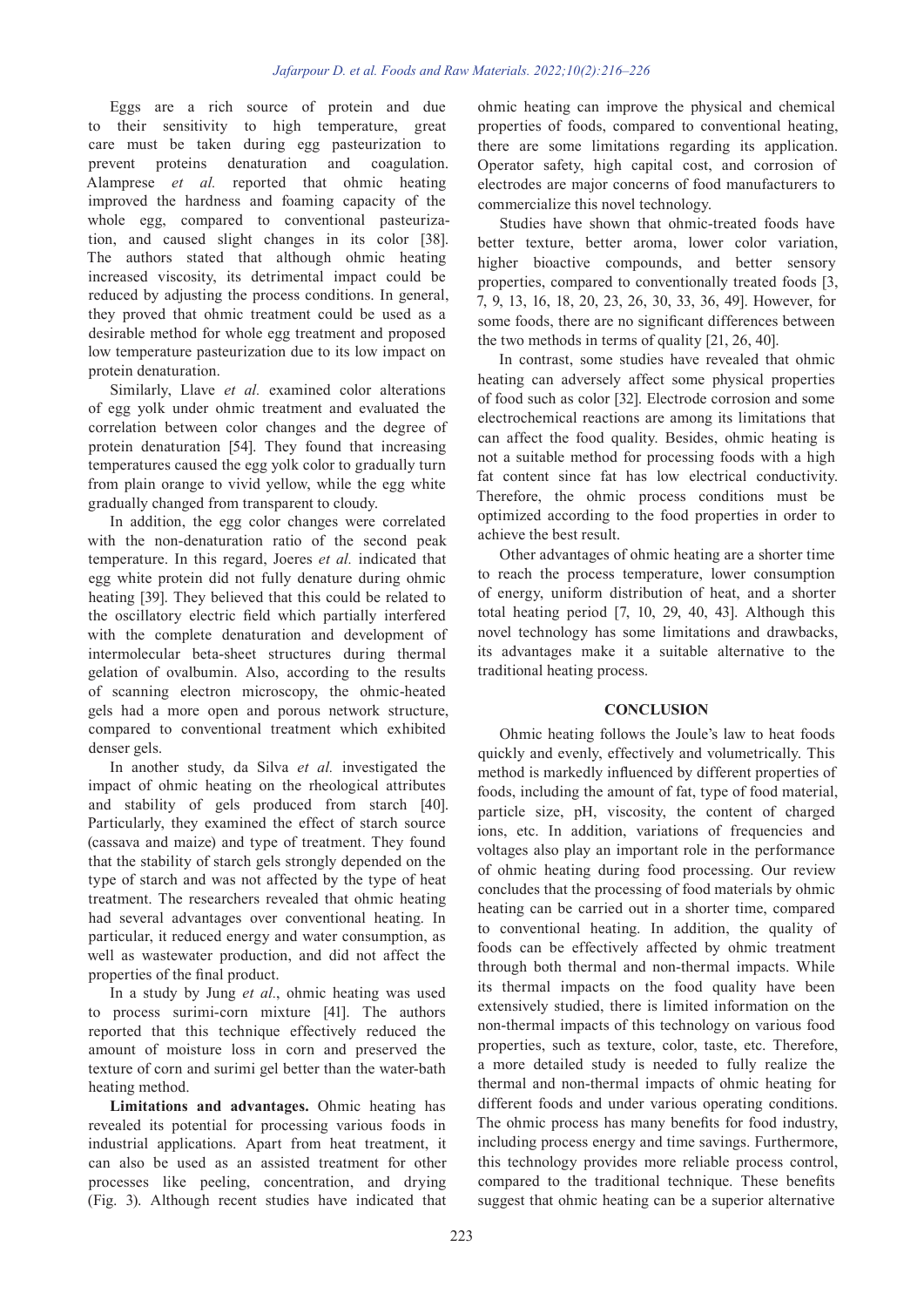procedure for food processing in comparison with the traditional method. However, most studies have been performed on a lab-scale and very few on a pilot plantscale. Therefore, more research is needed into ohmic heating application on a large-scale to evaluate the potential technical problems and economic issues.

#### **CONTRIBUTION**

The authors were equally involved in writing the manuscript and are equally responsible for plagiarism.

## **CONFLICT OF INTEREST**

The authors have declared no conflict of interest.

# **REFERENCES**

- 1. Gavahian M, Chu Y-H, Farahnaky A. Effects of ohmic and microwave cooking on textural softening and physical properties of rice. Journal of Food Engineering. 2019;243:114–124. https://doi.org/10.1016/j.jfoodeng.2018.09.010
- 2. Hashemi SMB, Roohi R. Ohmic heating of blended citrus juice: Numerical modeling of process and bacterial inactivation kinetics. Innovative Food Science and Emerging Technologies. 2019;52:313–324. https://doi.org/10.1016/j. ifset.2019.01.012
- 3. Darvishi H, Salami P, Fadavi A, Saba MK. Processing kinetics, quality and thermodynamic evaluation of mulberry juice concentration process using Ohmic heating. Food and Bioproducts Processing. 2020;123:102–110. https://doi. org/10.1016/j.fbp.2020.06.003
- 4. Fadavi A, Yousefi S, Darvishi H, Mirsaeedghazi H. Comparative study of ohmic vacuum, ohmic, and conventionalvacuum heating methods on the quality of tomato concentrate. Innovative Food Science and Emerging Technologies. 2018;47:225–230. https://doi.org/10.1016/j.ifset.2018.03.004
- 5. Müller WA, Ferreira Marczak LD, Sarkis JR. Microbial inactivation by ohmic heating: Literature review and influence of different process variables. Trends in Food Science and Technology. 2020;99:650–659. https://doi.org/10.1016/j. tifs.2020.03.021
- 6. Wu S, Yang N, Jin Y, Li D, Xu Y, Xu X, *et al.* Development of an innovative induction heating technique for the treatment of liquid food: Principle, experimental validation and application. Journal of Food Engineering. 2020;271. https://doi.org/10.1016/j.jfoodeng.2019.109780
- 7. Rocha RS, Silva R, Guimarães JT, Balthazar CF, Pimentel TC, Neto RPC, *et al.* Possibilities for using ohmic heating in Minas Frescal cheese production. Food Research International. 2020;131. https://doi.org/10.1016/j. foodres.2020.109027
- 8. Leong SY, Oey I. Application of novel thermal technology in foods processing. Foods. 2022;11(1). https://doi. org/10.3390/foods11010125
- 9. Costa NR, Cappato LP, Pereira MVS, Pires RPS, Moraes J, Esmerino EA, *et al.* Ohmic Heating: A potential technology for sweet whey processing. Food Research International. 2018;106:771–779. https://doi.org/10.1016/j. foodres.2018.01.046
- 10. Pereira RN, Teixeira JA, Vicente AA, Cappato LP, da Silva Ferreira MV, da Silva Rocha R, *et al.* Ohmic heating for the dairy industry: a potential technology to develop probiotic dairy foods in association with modifications of whey protein structure. Current Opinion in Food Science. 2018;22:95–101. https://doi.org/10.1016/j.cofs.2018.01.014
- 11. Suebsiri N, Kokilakanistha P, Laojaruwat T, Tumpanuvat T, Jittanit W. The pasteurization of milk applying ohmic heating in comparison with conventional method and the quality attributes of lactose-free milk. Phranakhon Rajabhat Research Journal: Science and Technology. 2019;14(1):25–35.
- 12. Tian X, Yu Q, Wu W, Dai R. Inactivation of microorganisms in foods by ohmic heating: A review. Journal of Food Protection. 2018;81(7):1093–1107. https://doi.org/10.4315/0362-028X.JFP-17-343
- 13. Silva R, Rocha RS, Guimarães JT, Balthazar CF, Scudino H, Ramos GLPA, *et al.* Dulce de leche submitted to ohmic heating treatment: Consumer sensory profile using preferred attribute elicitation (PAE) and temporal check-all-thatapply (TCATA). Food Research International. 2020;134. https://doi.org/10.1016/j.foodres.2020.109217
- 14. Rodrigues RM, Fasolin LH, Avelar Z, Petersen SB, Vicente AA, Pereira RN. Effects of moderate electric fields on cold-set gelation of whey proteins – From molecular interactions to functional properties. Food Hydrocolloids. 2020;101. https://doi.org/10.1016/j.foodhyd.2019.105505
- 15. Ferreira MVS, Cappato LP, Silva R, Rocha RS, Neto RPC, Tavares MIB, *et al.* Processing raspberry-flavored whey drink using ohmic heating: Physical, thermal and microstructural considerations. Food Research International. 2019;123:20–26. https://doi.org/10.1016/j.foodres.2019.04.045
- 16. Ferreira MVS, Cappato LP, Silva R, Rocha RS, Guimarães JT, Balthazar CF, *et al.* Ohmic heating for processing of whey-raspberry flavored beverage. Food Chemistry. 2019;297. https://doi.org/10.1016/j.foodchem.2019.125018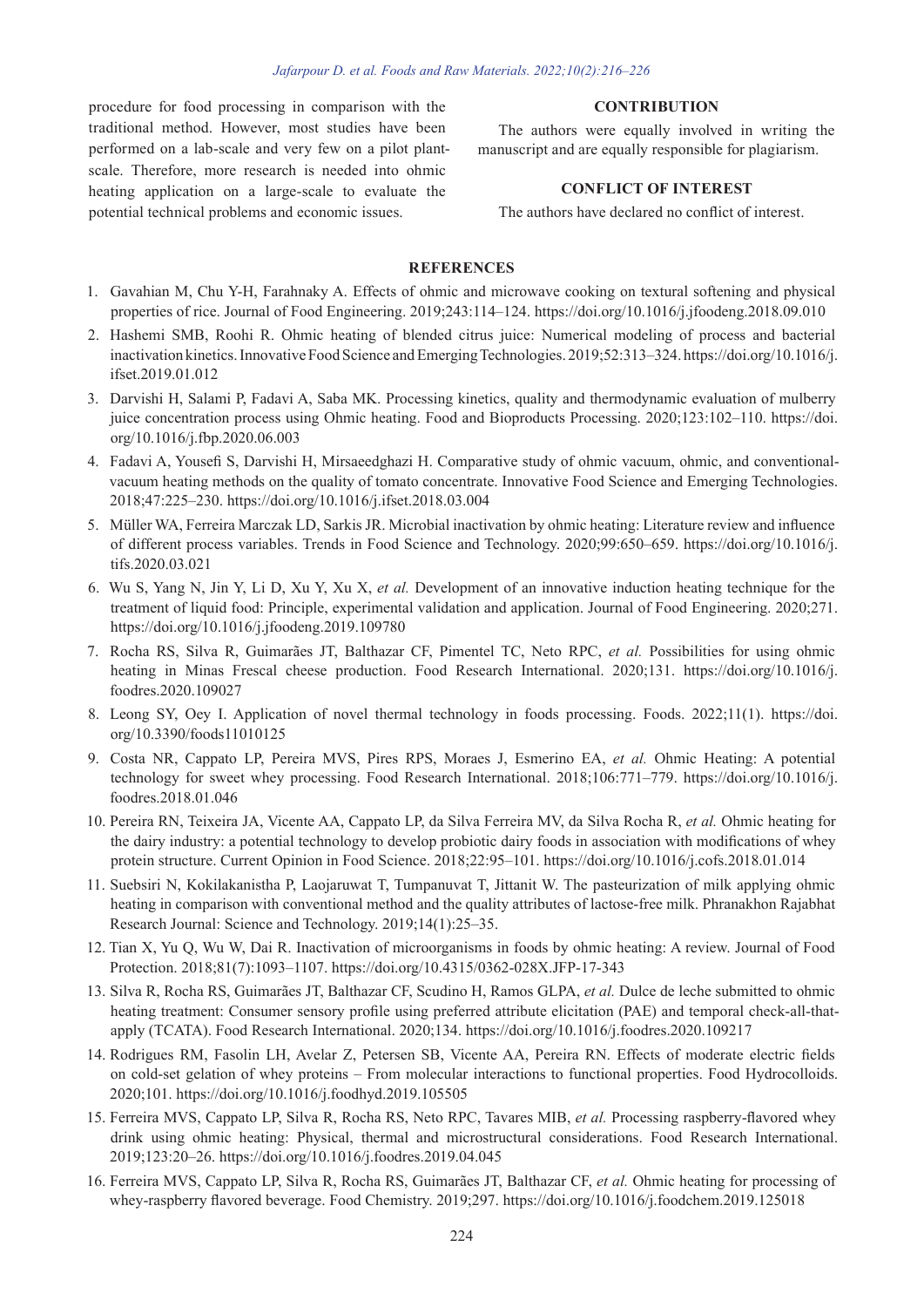#### *Jafarpour D. et al. Foods and Raw Materials. 2022;10(2):216–226*

- 17. Martinez-Gonzalez AI, Díaz-Sánchez ÁG, de la Rosa LA, Bustos-Jaimes I, Alvarez-Parrilla E. Inhibition of α-amylase by flavonoids: Structure activity relationship (SAR). Spectrochimica Acta – Part A: Molecular and Biomolecular Spectroscopy. 2019;206:437–447. https://doi.org/10.1016/j.saa.2018.08.057
- 18. Cappato LP, Ferreira MVS, Moraes J, Pires RPS, Rocha RS, Silva R, *et al.* Whey acerola-flavoured drink submitted Ohmic Heating: Bioactive compounds, antioxidant capacity, thermal behavior, water mobility, fatty acid profile and volatile compounds. Food Chemistry. 2018;263:81–88. https://doi.org/10.1016/j.foodchem.2018.04.115
- 19. Pereira MO, Guimarães GT, Ramos GLPA, do Prado-Silvac L, Nascimento JS, Sant'Ana AS, *et al.* Inactivation kinetics of *Listeria monocytogenes* in whey dairy beverage processed with ohmic heating. LWT. 2020;127. https://doi. org/10.1016/j.lwt.2020.109420
- 20. Coimbra LO, Vidal VAS, Silva R, Rocha RS, Guimarães JT, Balthazar CF, *et al.* Are ohmic heating-treated whey dairy beverages an innovation? Insights of the Q methodology. LWT. 2020;134. https://doi.org/10.1016/j.lwt.2020.110052
- 21. Stojceska V, Atuonwu J, Tassou SA. Ohmic and conventional drying of citrus products: energy efficiency, greenhouse gas emissions and nutritional properties. Energy Procedia. 2019;161:165–173. https://doi.org/10.1016/j. egypro.2019.02.076
- 22. Hashemi SMB, Gholamhosseinpour A, Niakousari M. Application of microwave and ohmic heating for pasteurization of cantaloupe juice: microbial inactivation and chemical properties. Journal of the Science of Food and Agriculture. 2019;99(9):4276–4286. https://doi.org/10.1002/jsfa.9660
- 23.Alcántara-Zavala AE, Figueroa-Cárdenas JD, Morales-Sánchez E, Aldrete-Tapia JA, Arvizu-Medrano SM, Martínez-Flores HE. Application of ohmic heating to extend shelf life and retain the physicochemical, microbiological, and sensory properties of *pulque*. Food and Bioproducts Processing. 2019;118:139–148. https://doi.org/10.1016/j. fbp.2019.09.007
- 24. Sabanci S, Icier F, Evaluation of an ohmic assisted vacuum evaporation process for orange juice pulp. Food and Bioproducts Processing. 2022;131:156–163. https://doi.org/10.1016/j.fbp.2021.09.009
- 25. Rodrigues NP, Brochier B, de Medeiros JK, Marczak LDF, Mercali GD. Phenolic profile of sugarcane juice: Effects of harvest season and processing by ohmic heating and ultrasound. Food Chemistry. 2021;347. https://doi.org/10.1016/j. foodchem.2021.129058
- 26. Rinaldi M, Littardi P, Ganino T, Aldini A, Rodolf M, Barbanti D, *et al.* Comparison of physical, microstructural, antioxidant and enzymatic properties of pineapple cubes treated with conventional heating, ohmic heating and highpressure processing. LWT. 2020;134. https://doi.org/10.1016/j.lwt.2020.110207
- 27. Kumar A, Begum A, Hoque M, Hussain S, Srivastava B. Textural degradation, drying and rehydration behaviour of ohmically treated pineapple cubes. LWT. 2021;142. https://doi.org/10.1016/j.lwt.2021.110988
- 28. Gupta S, Sastry SK. Ohmic heating assisted lye peeling of pears. Journal of Food Science. 2018;83(5):1292–1298. https://doi.org/10.1111/1750-3841.14116
- 29.Tunç MT, Akdoğan A, Baltacı C, Kaya Z, Odabaş HI. Production of grape pekmez by Ohmic heating-assisted vacuum evaporation. Food Science and Technology International. 2022;28(1):72–84. https://doi.org/10.1177/1082013221991616
- 30. Norouzi S, Fadavi A, Darvishi H. The ohmic and conventional heating methods in concentration of sour cherry juice: Quality and engineering factors. Journal of Food Engineering. 2021;291. https://doi.org/10.1016/j. jfoodeng.2020.110242
- 31. Kanjanapongkul K, Baibua V. Effects of ohmic pasteurization of coconut water on polyphenol oxidase and peroxidase inactivation and pink discoloration prevention. Journal of Food Engineering. 2021;292. https://doi.org/10.1016/j. jfoodeng.2020.110268
- 32. Gavahian M, Tiwari BK, Chu Y-H, Ting Y-W, Farahnaky A. Food texture as affected by ohmic heating: Mechanisms involved, recent findings, benefits, and limitations. Trends in Food Science and Technology. 2019;86:328–339. https:// doi.org/10.1016/j.tifs.2019.02.022
- 33.Jo YJ, Park SH. Evaluation of energy efficacy and texture of ohmically cooked noodles. Journal of Food Engineering. 2019;248:71–79. https://doi.org/10.1016/j.jfoodeng.2019.01.002
- 34. Dias-Martins AM, Cappato LP, da Costa Mattos M, Rodrigues FN, Pacheco S, Carvalho CWP. Impacts of ohmic heating on decorticated and whole pearl millet grains compared to open-pan cooking. Journal of Cereal Science. 2019;85:120–129. https://doi.org/10.1016/j.jcs.2018.11.007
- 35.Ángel-Rendón SV, Filomena-Ambrosio A, Cordon-Díaz S, Benítez-Sastoque ER, Sotelo-Díaz LI. Ohmic cooking: Application of a novel technology in pork and influences on water holding capacity, cooking loss and colour. International Journal of Gastronomy and Food Science. 2019;17. https://doi.org/10.1016/j.ijgfs.2019.100164
- 36. Inmanee P, Kamonpatana P, Pirak T. Ohmic heating effects on *Listeria monocytogenes* inactivation, and chemical, physical, and sensory characteristic alterations for vacuum packaged sausage during post pasteurization. LWT. 2019;108:183–189. https://doi.org/10.1016/j.lwt.2019.03.027